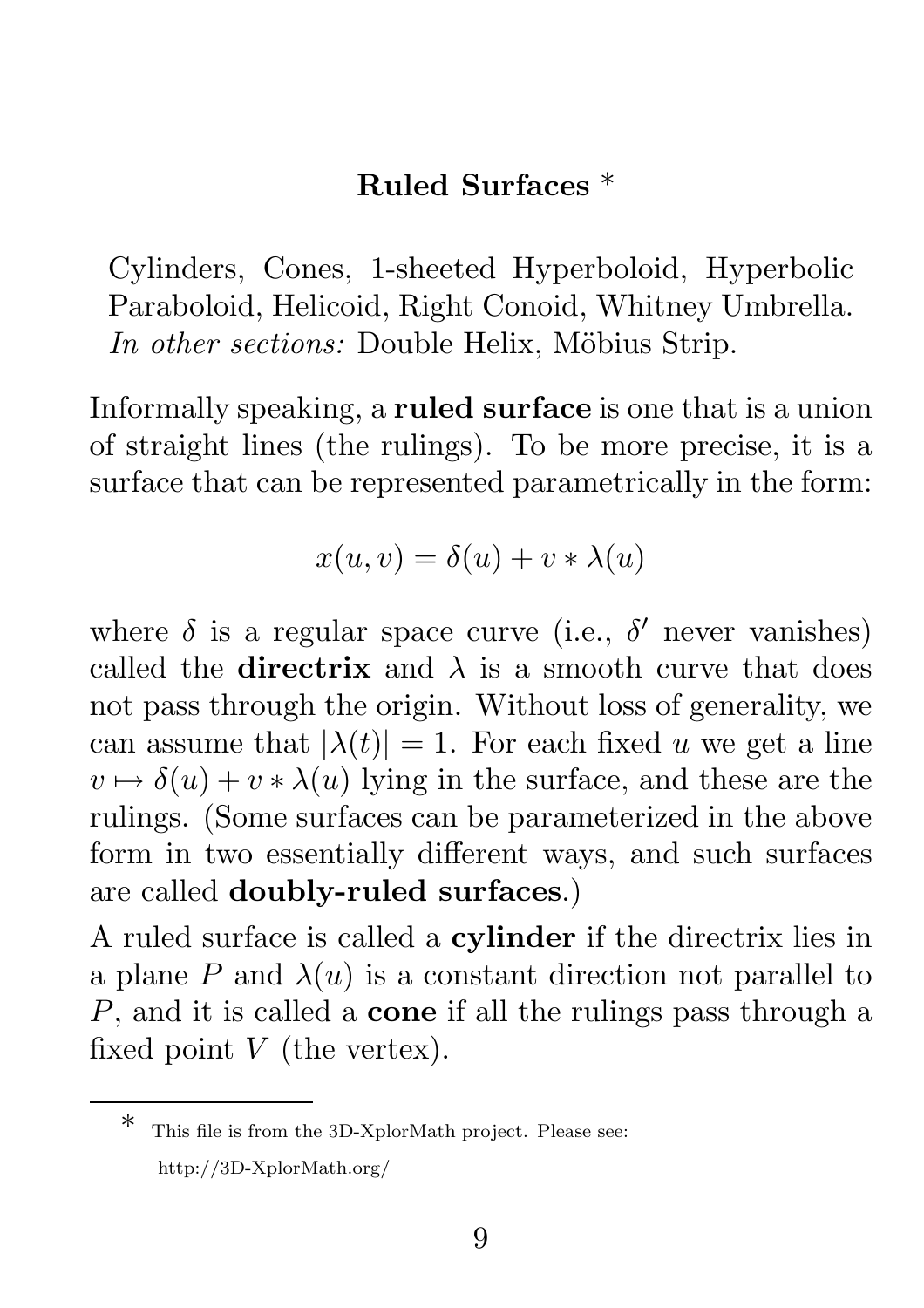Two more interesting examples are quadratic surfaces:

The Hyperboloid of One Sheet:

$$
\frac{x^2}{a^2} + \frac{y^2}{b^2} - \frac{z^2}{c^2} = 1,
$$

which is in fact doubly-ruled, since it can be given parametrically by:

$$
x^+(u, v) = a(\cos(u) - v\sin(u)), b(\sin(u) + v\cos(u), cv)
$$

and

$$
x^{-}(u, v) = a(\cos(u) + v\sin(u)), b(\sin(u) - v\cos(u), -cv),
$$

## and the Hyperbolic Paraboloid:

$$
(x, y, z) = (a u, b v, c u v) = a(u, 0, 0) + v(0, b, c u).
$$

Another interesting ruled surface is a *minimal surface*: the **Helicoid**,  $aa = 0$ , (Catenoid,  $aa = \pi/2$ ) in the family:

$$
F(u, v) = bb \sin(aa) (\cosh(v) \cos(u), \cosh(v) \sin(u), v)
$$
  
+ 
$$
bb \cos(aa) (\sinh(v) \sin(u), -\sinh(v) \cos(u), u)
$$
  
= 
$$
\sin(aa)((0, 0, bbv) + bb \cosh(v)(\cos(u), \sin(u), 0))
$$
  
+ 
$$
\cos(aa)((0, 0, bbu) + bb \sinh(v)(\sin(u), -\cos(u), 0)).
$$